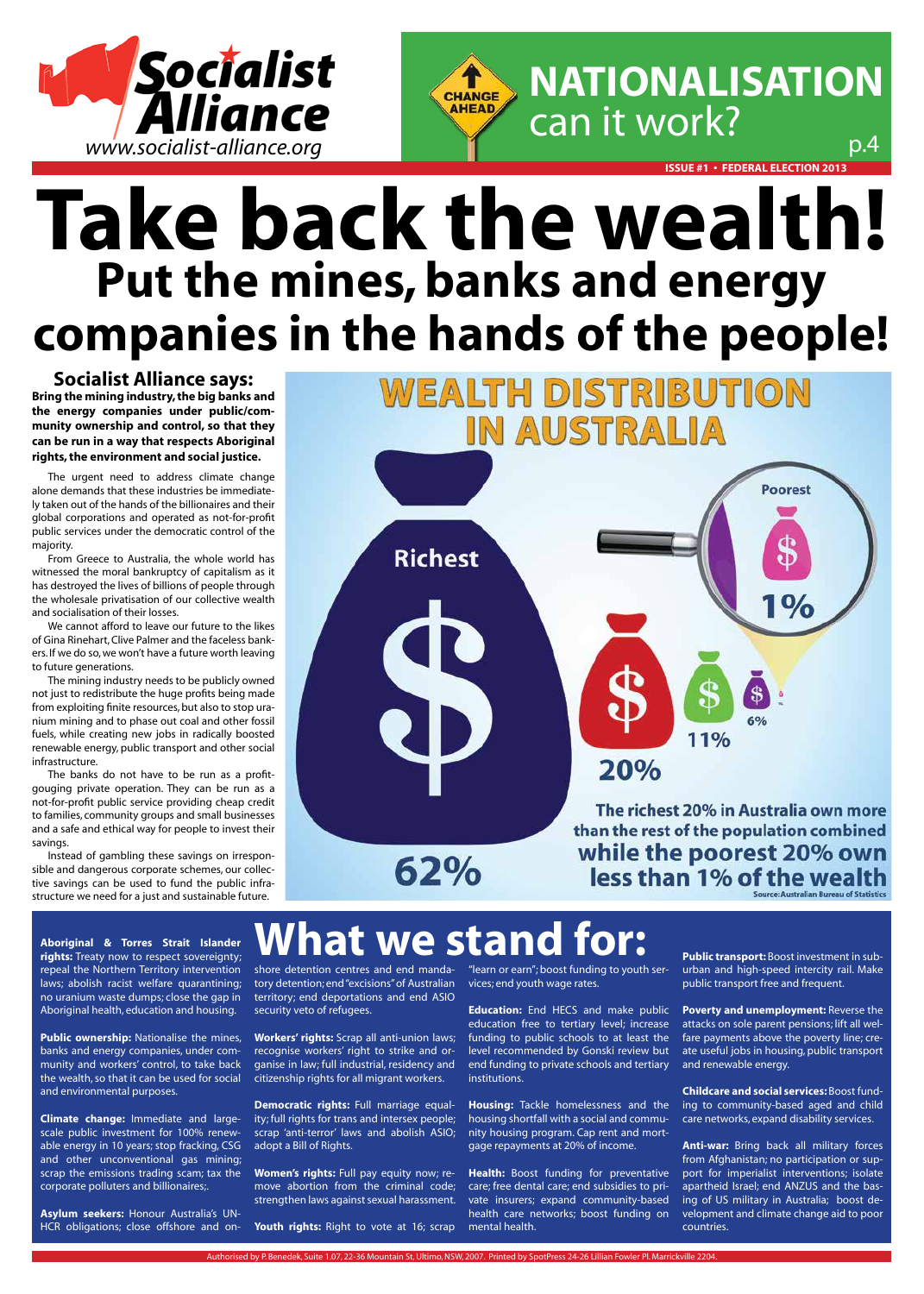# **Nationalise the mining industry!**

**The giant mining corporations make the biggest profits of all industries in Australia. BHP Billiton posted a profit of \$14.7 billion last year, while Rio Tinto made a halfyear profit of almost \$5 billion.**

In 2012, the mining industry made 21.6% of all profit in Australia, despite employing only 2.3% of the workforce.

Mining magnate Gina Rinehart is the richest person in the country, with a personal fortune of \$17 billion — making her the richest woman in the world. Yet she recently called for a reduction in the minimum wage, and argued Australian workers should be willing to work for \$2 a day!

The mining industry pays the lowest rate of tax on profits (13.9%) of any industry in Australia. Any attempts by the federal government to raise taxes on mining industry super-profits results in a multimillion dollar smear and fear campaign, vicious lobbying and blackmail threats to move overseas, and literally, the overthrow of the elected leader of the country.

The big mining corporations are blatantly ripping us off, running roughshod over Aboriginal land rights and destroying the environment, with an absolute minimum of public control and oversight.



And when the world mining boom runs out of steam, as it inevitably will when the growth of China, India and other countries slows down, we will be left with nothing but a landscape littered with giant holes in the ground — and the mineral resources which rightfully belong to all the people, wasted and lost forever.

And not only does the mining industry pay little tax, it receives massive subsidies from the public purse through diesel fuel tax rebates, and accelerated depreciation on assets and exploration. These are set to total around \$13 billion over the next four years.

Let's end the big mining rip-off once

and for all:

• Nationalise the mining industry under community and workers' control.

• Put the country's huge mineral resources in public hands, under popular management.

That way, all the mineral wealth can be used for good of the community and the environment. Mining can be carried out in a planned and rational way to protect the environment and recognise Aboriginal rights.

We can phase out the mining of fossil fuels, especially coal, accompanied by the redirection of funds toward retraining and creation of Green Jobs for displaced workers, in rapidly expanding renewable energy industries, such as solar, wind power and geothermal.

In place of a mining industry which exploits the land and the people, at the whim of "world markets," we can create one which is subject to rational planning and strict environmental regulation, under democratic and community control.

And the mineral wealth, instead of going into the pockets of the mining billionaires, can be used to fund public health, education and transport, and to help construct a society based on human need, not corporate greed.

**We could redesign our economy to make it climate-friendly very quickly — if there was the political will to put the welfare of people and planet before short-term profit.**

Australia's energy system was built by public investment. A serious response to the climate change emergency would have the government do it again — this time creating many thousands of secure, well-paid green jobs in the process. In the past few decades, state governments have privatised public energy assets or made state-owned bodies behave like private firms. In that time, energy prices have skyrocketed while energy sector employment has nosedived.

If energy were put into public hands, and overseen by workers, unions and community bodies, it could develop an Australia-wide plan to cut greenhouse gas emissions in line with the climate science, which says we can't delay any longer.

Rather than new gas or coal-fired power stations, the government could invest in large-scale wind and solar



thermal plants for all our energy.

Instead of throwing the corporations another tax cut, it could invest to retrofit our homes and buildings to make them energy efficient.

Rather than giving handouts to coal companies, it could plough that money into turning coal-dependent regions such as the Hunter and Latrobe valleys into renewable energy manufacturing hubs. A publicly-owned renewable energy sector is the smart economic move too. Once a 100% renewable energy system is in place, there are no more fuel costs. That would save Australia billions of dollars

every year, forever. Within decades the investment will be repaid.

The reason there is no widespread discussion about putting the energy sector under public ownership and community control because corporate vested interests and pro-market true believers dominate the mainstream debate on climate solutions.

Against the evidence, many insist that setting up a market for pollution a market that trades in "bads" instead of "goods" — is the best way to cut emissions.

With its huge handouts to polluters and international record of failure, carbon pricing cannot win wide support from ordinary people or cut emissions quickly. Similar carbon markets run by the UN and the EU have recently imploded in spectacular fashion.

Energy is far too important to our future to be left in the hands of corporate directors and investment bankers. Just like we need public health and public education, we also need a job-rich, publicowned energy sector that can make our power clean and keep prices low.

### **Take back the energy sector**

*"In Venezuela, under Chavez, the oil, steel, aluminium, electricity industries and some banks have been nationalised and the profits used to introduce free health and education, eliminate illiteracy and halve the poverty rate. If it can be done there why not here in Australia?"*

### **- REG DARE for PARRAMATTA**

Reg Dare has been a member of the Socialist Alliance for five years. He has been involved in the marriage equality campaign and is passionate about protecting workers rights including shift



allowances and penalty rates. He is a member of the United Voice union and Community Action Against Homophobia. Reg works in the security industry.

*"Between 2000 and 2009 resource profits in Australia increased 540% yet in that same period the share of these profits paid in resource taxes and royalties fell from 40% to a mere 13.9%. This is daylight robbery!"*

**- PETER BOYLE for SYDNEY**



Peter Boyle is a national co-convenor of the Socialist Alliance and has been a socialist activist since the early 1970s when he radicalised around war, race and class issues after his family migrated to Australia from Malaysia. He

remains involved in solidarity work with the Bersih democracy movement in Malaysia. Peter writes regularly for the newspaper *Green Left Weekly* and has had a long involvement with the Aboriginal rights movement. He has two daughters and two grandchildren.

*"Let's end the profiteering and the rip-offs, banks should be run as a not-for-profit public service providing cheap credit for families, community groups and small businesses and a safe and ethical way for people to invest their savings."*

### **- MARGARITA WINDISCH for WILLS**



Margarita Windisch has been a socialist activist for over 20 years. She teaches in the TAFE sector and works as a sexual assault counsellor. Margarita is an active unionist and a leader in the fight against the cuts to TAFE in Victoria. She is a long-time campaigner for the rights of women, against war, for the rights of refugees and against racist attacks by police on migrant communities.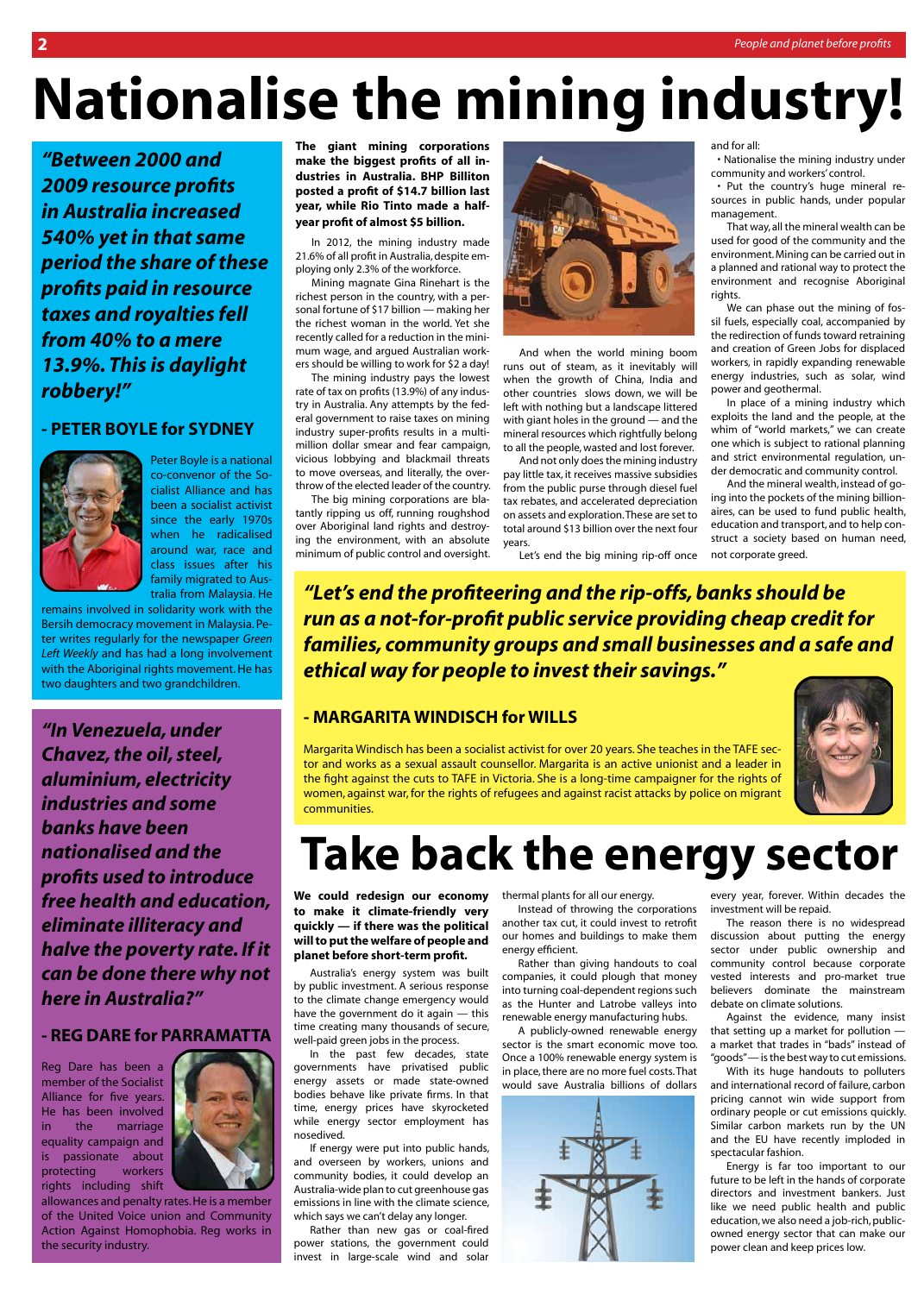**The Big Four banks — the Commonwealth Bank, NAB, ANZ and Westpac**  are together the most concen**trated and profitable set of banks in the world. The Australian Big Four represent half of the eight most profitable banks on the entire globe.**

Last year, the Big Four raised their cash profits to a combined total of \$25.1 billion, compared to \$24.1 billion the year before.

Thanks to deregulation during the 1980s until now, all the banks have increased their total share of the financial system from 50% to 90%. Of this, the big banks raised their share by two-thirds to 83%.

They even came out of the international financial crisis after 2008 stronger. Nonbank lenders such as Rams were crippled, while the Big Four were given the Rudd Labor government's deposit guarantee. The cartel has proceeded to take over many opposition institutions and totally dominates all lending by financial entities in Australia.

The big banks often argue that much of their exorbitant profits ends up going back to ordinary citizens through their ownership of shares. In reality, more than 90% of Australians do not own shares directly, and for superannuation holders, the yearly gain will be only \$142. This compares with the average \$1460 annual profit for every person in Australia that the Big Four banks make

Moreover, the major banks pocketed an additional \$3.7 billion in profits in 2012 as a direct result of refusing to pass on recent falls in official Reserve Bank interest rates to home loan borrowers. The banks' profit levels are running at around \$310 million a month higher than they would have been if the cuts were passed on in full, the Australia Institute reports.

The banks are also ripping off their customers with extortionate account-keeping fees and interest on bank cards. They also keep their interest rates on savings accounts at a minimal level, way below the rate they charge for housing and other loans.

through their retail operations alone. Yet, these same mega-banks are sacking workers, at the same time they pay their executives huge salaries and bonuses. In early 2012, the ANZ announced plans to cut 1000 jobs over six months "to protect profit

margins." Meanwhile, ANZ CEO Mike Smith pocketed a cool \$10 million remuneration package.

All this amounts to a gigantic bank robbery in reverse against the Australian public.

And to add injury to insult, a 2010 Greenpeace report showed that in the previous five years, Australia's big banks invested more than \$5 billion in mining, transporting and burning coal, and only \$78 million in renewable energy.

Coal is the country's biggest contributor to climate change, but there are plans for new coal-fired power stations across Australia, underwritten by the big banks.

The global financial crisis allowed the banks which created the disaster to then profit from it! Working people's money bailed out the bankers, and now it is basically back to business as usual for these bloodsuckers.

We need to call a halt to this gigantic bank robbery in reverse:

• Put the Big Banks in public hands. Nationalise the Big Four, under workers' and community control.

• Place the massive assets they possess un-

## **Put the Big 4 Banks in public hands!**

*"From Greece to Australia, the whole world has witnessed the moral bankruptcy of capitalism as it destroyed the lives of billions of people through the wholesale privatisation of our collective assets and socialisation of their losses."*

#### **- LIAM FLENADY for GRIFFITH**



Liam Flenady has been active in a number of social movements over the last few years including anti-CSG, Occupy, Wikileaks, and education cuts, amongst others. He has been actively involved in fighting back against Campbell Newman's public and community sector cuts through the coalition QLD Uncut. In 2012 he ran against

Anna Bligh in the QLD State Election. Liam is also a composer and is currently studying for a PhD in music at the Queensland Conservatorium.

*"We could redesign our economy to make it climate-friendly very quickly, if there was the political will to put the welfare of people and planet before corporate profit. Australia's energy system was built by public investment. A serious response to the climate change emergency needs the same — this time creating many thousands of secure, well-paid green jobs in the process."*

#### **- ZANE ALCORN for NEWCASTLE**

Zane Alcorn works as a community organiser and has been an organiser of the campaign to stop the proposed fourth coal loader in Newcastle. Zane has been involved



in climate and renewable energy campaigning for many years and is an executive member of Save Our Rail. Zane also worked in the mining industry in the Northern Territory in 2011-12, witnessing the over-policing and substandard provision of housing faced by Aboriginal communities there and problems associated with Fly In Fly Out workforces.

*"Last year, the Big Four Banks made a combined profit of \$25.1 billion, \$24.1 billion the year before. Meanwhile thousands of women have been thrown off the sole parents pension to 'save' a couple of hundred million dollars. This adds to the nearly three million people people living in poverty in Australia during the so-called boom. It is unconscionable."*

### **- SUE BULL for CORIO**

Sue Bull is a 56 year old health and safety teacher, a lifelong trade unionist and she has been a socialist activist for most of her adult life. Sue stood as the Socialist Alliance candidate for Mayor of Geelong last year and received over 10,000 votes.



*"Mining magnate Gina Rinehart is the richest person in Australia, with a personal fortune of \$17 billion. Yet she wants a reduction in the minimum wage and says workers should be willing to work for \$2 a day to be 'competitive'. This sums up what is so deeply sick about this system."*

#### **- SAM WAINWRIGHT for FREMANTLE**



Sam Wainwright is a City of Fremantle councillor and long-term human rights activist and trade unionist. He worked as a wharfie for twelve years and edited the Maritime Union of Australia's WA newspaper. He is now a disability support worker and member of the ASU. Passionate about sustainable transport he helped relaunch the Fremantle Bicycle Users Group and is an active member of Fremantle Road 2 Rail campaign. He is also convenor of the group Action for Human Rights in Tamil Eelam & Sri Lanka.

der public ownership, to be used for the good of the community. These funds could be used to build public works, and to fund public health, education and transport, instead of new coal mines and Coal Seam Gas developments.

• Banks in public hands, under community control, could provide essential services to ordinary people to meet human needs, not corporate profits. Executives would not be paid millions, jobs would stay, interest rates would not be manipulated for profit, fees could be cut and people would not face eviction by the banks, as they do now.

Is this so extreme? Just a few years ago, governments in the US and Europe gave trillions in public money to private banks to save the capitalist system from itself. Now. let's instead nationalise the banks, under community control, to ensure our collective survival.

The banking cartel have had their day and landed us in disaster. It's time for a new economic direction away from casino capitalism, and toward a system which puts people and planet before profits.